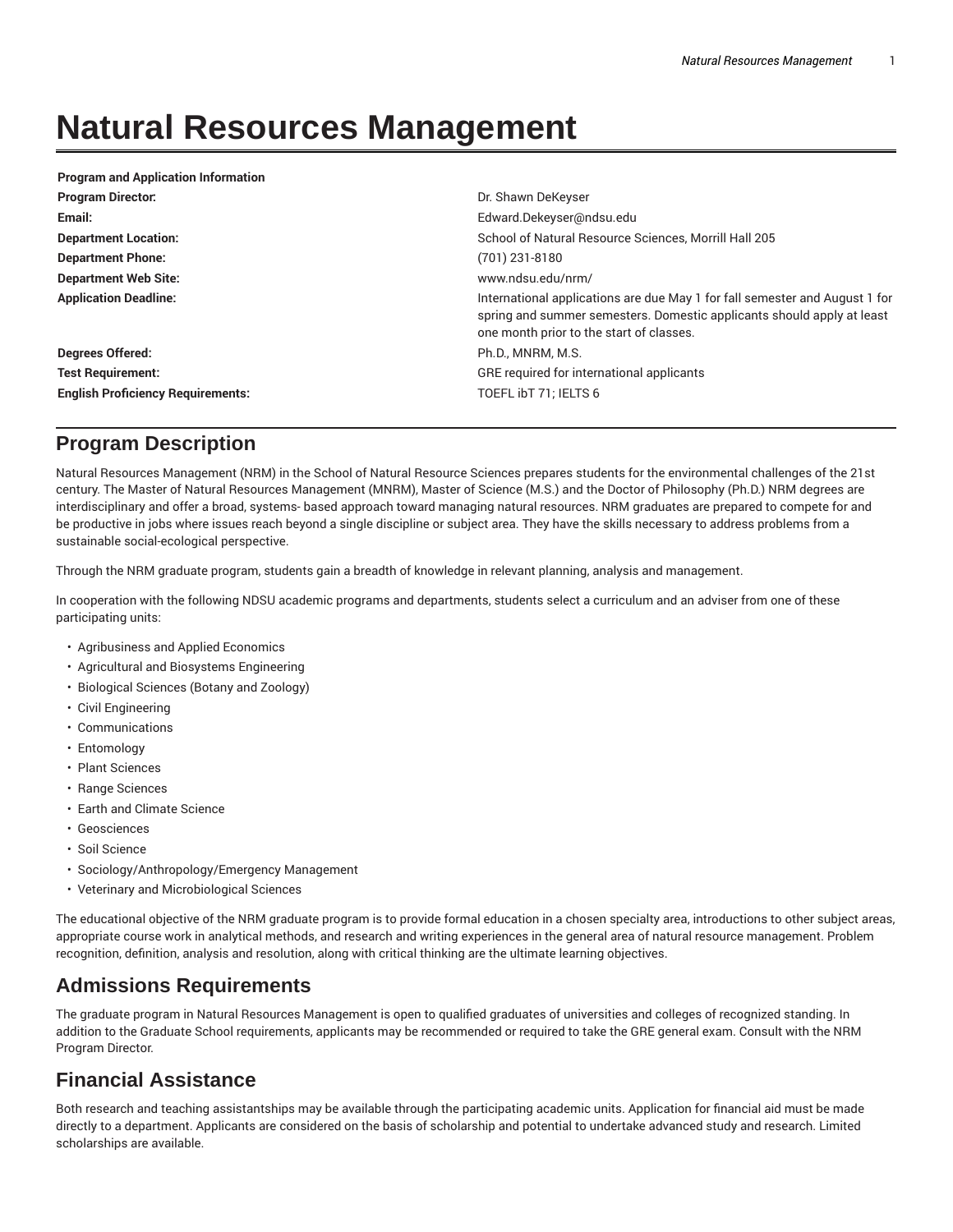To qualify for the MNRM degree, the candidate must satisfactorily complete a minimum of 32 semester credits of course work in his/her selected curriculum, and an oral presentation based on an NRM topic of the candidate's choice.

To qualify for the M.S. degree, the candidate must satisfactorily complete a minimum of 30 semester units in his/her selected curriculum, an oral examination, and a thesis or comprehensive study paper.

To qualify for the Ph.D. degree, the candidate must satisfactorily complete a course of study of no less than 90 semester credits (including 30 semester credits from the M.S. degree or equivalent), both a written and an oral preliminary examination, a research-based dissertation, and an oral defense of the dissertation. In addition, the candidate presents final public seminar based on the dissertation research. For more specific information, please refer to the Natural Resources Management Graduate Student Guidelines available on the NRM Web site (http://www.ndsu.edu/nrm) .

NRM program courses are offered by NRM and the other participating academic units. These include:

- Agribusiness and Applied Economics
- Agricultural and Biosystems Engineering
- Agricultural Systems Management
- Anthropology
- Biology
- Botany
- Civil Engineering
- Communication
- Computer Science
- Economics
- Entomology
- Geosciences
- Industrial and Manufacturing Engineering
- Mathematics
- Microbiological Sciences
- Philosophy
- Plant Pathology
- Plant Sciences
- Political Science
- Range Science
- Sociology
- Soil Science
- Statistics
- Zoology

**Adnan Akyuz, Ph.D.**

Assistant Professor/Climatologist University of Missouri-Columbia, 1994

**Francis Casey, Ph.D.** Professor of Soil Science Iowa State University, 2000

**Amitava Chatterjee, Ph.D.** Assistant Professor of Soil Science University of Wyoming, 2007

**Larry J. Cihacek, Ph.D.** Associate Professor of Soil Science Iowa State University, 1979

**Dennis Cooley, Ph.D.** Professor of Philosophy University of Rochester, 1995

**Edward (Shawn) DeKeyser, Ph.D.** Associate Professor of Range Science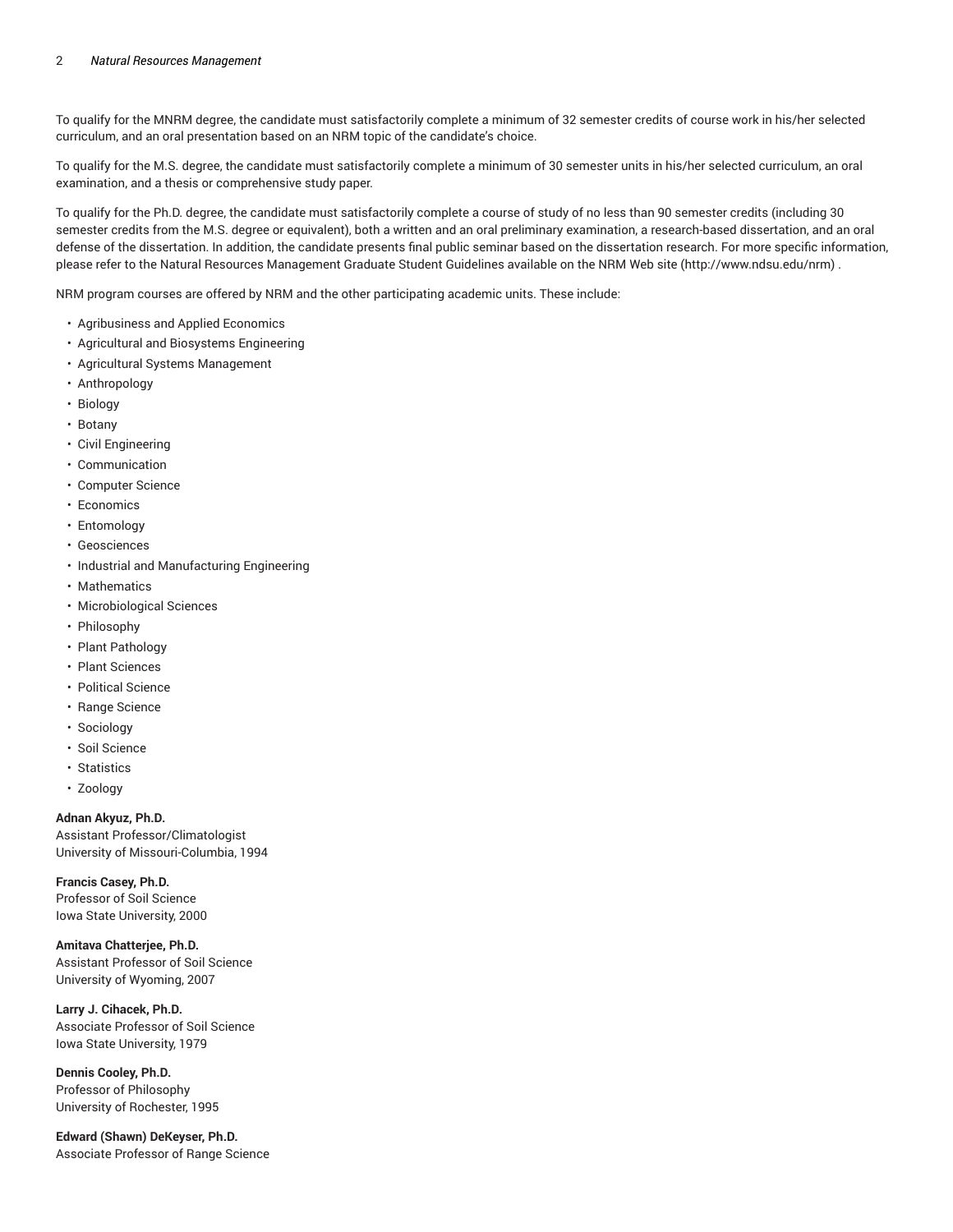North Dakota State University, 2000

**Tom DeSutter, Ph.D.** Associate Professor of Soil Science Kansas State University, 2004

**Gary A. Goreham, Ph.D.** Professor of Sociology South Dakota State University, 1985

**Christina Hargiss, Ph.D.** Assistant Professor of Natural Resources Management North Dakota State University, 2009

**Robert Hearne, Ph.D.** Associate Professor of Agricultural Economics University of Minnesota, 1995

**Xinhua Jia, Ph.D.** Associate Professor of Agricultural and Biosystems Engineering University of Arizona, 2004

**Chiwon W. Lee, Ph.D.** Professor of Plant Sciences Purdue University, 1977

**Wei Lin, Ph.D.** Associate Professor of Civil and Environmental Engineering University of Buffalo, 1992

**Zhulu Lin, Ph.D.** Assistant Professor of Agriculture and Biosystems Engineering University of Georgia, 2003

**Rodney G. Lym** Professor of Plant Sciences University of Wyoming, 1979

**Mark Andrew Meister, Ph.D.** Associate Professor of Communication University of Nebraska, 1997

**Jack E. Norland, Ph.D.** Associate Professor of Natural Resources Management North Dakota State University, 2008

**G. Padmanabhan, Ph.D.** Professor of Civil Engineering, Purdue University, 1980

**Deirdre Prischmann-Voldseth, Ph.D.** Associate Professor of Entomology Washington State University, 2005

**David A. Rider, Ph.D.** Professor of Entomology Louisiana State University, 1988

**David Ripplinger, Ph.D.** Assistant Professor of Agribusiness and Applied Economics North Dakota State University, 2012

**David Roberts, Ph.D.** Assistant Professor of Agribusiness and Applied Economics Oklahoma State University, 2009